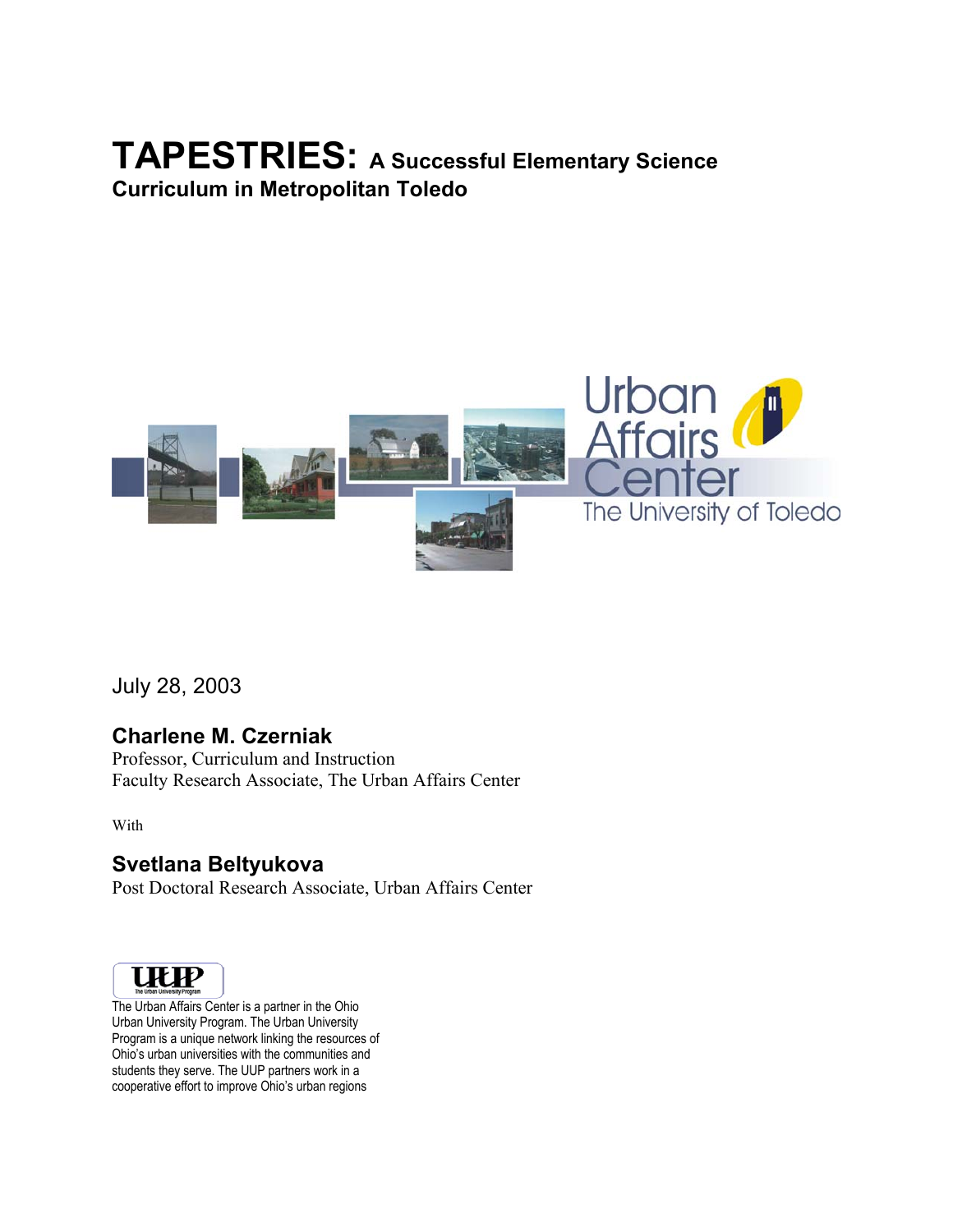Prepared for Urban Affairs Center July 28, 2003

The University of Toledo Urban Affairs Center

# **Charlene M. Czerniak**

Professor, Curriculum and Instruction Faculty Research Associate, The Urban Affairs Center

With

# **Svetlana Beltyukova**

Post Doctoral Research Associate, Urban Affairs Center

**The University of Toledo Urban Affairs Center 2801 W. Bancroft St. Toledo, Ohio 43606 419-530-3591 E-Mail: uac@utoledo.edu** 

**This publication is available for download at the Urban Affairs Center website: HTTP://uac.utoledo.edu**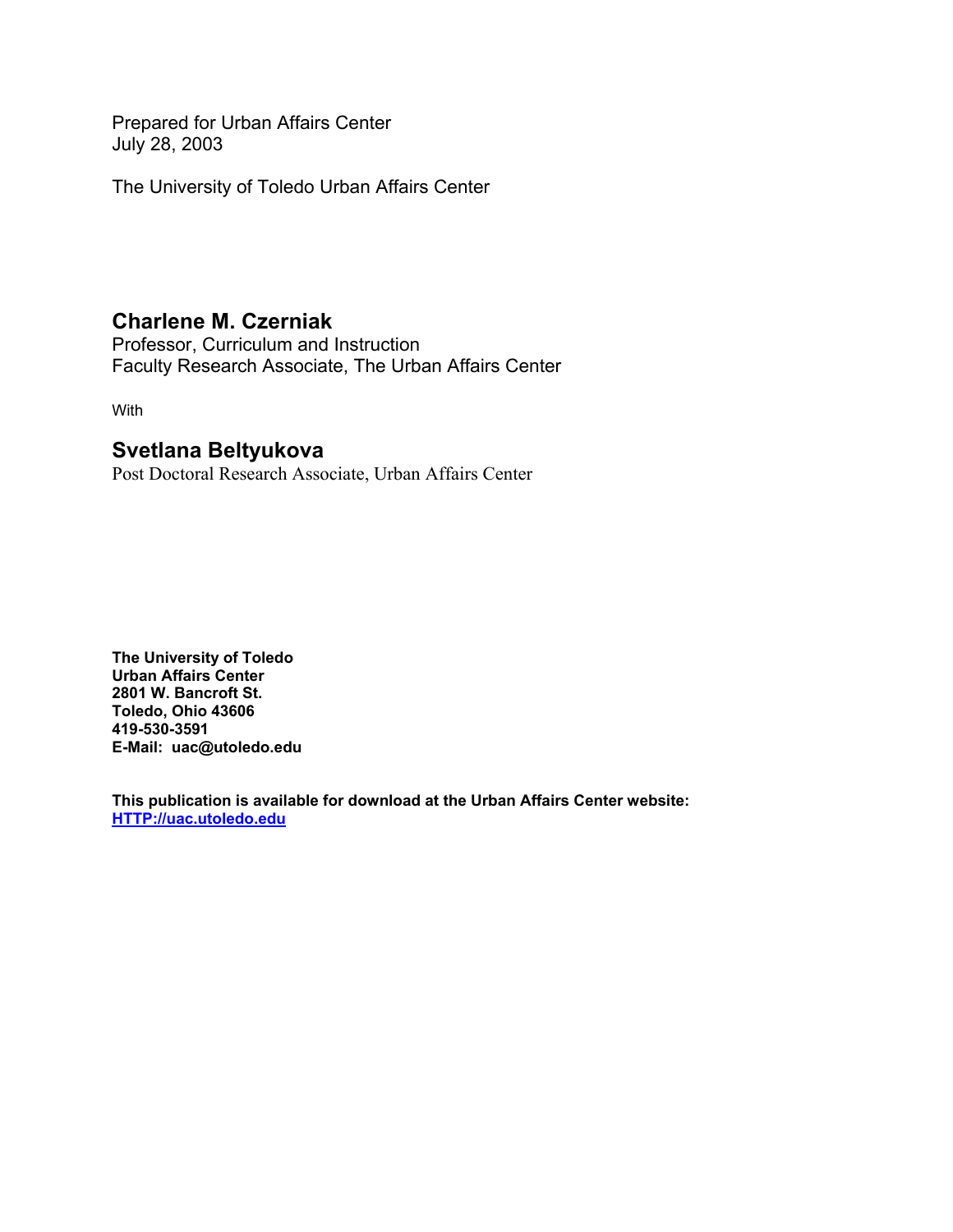# **Table of Contents**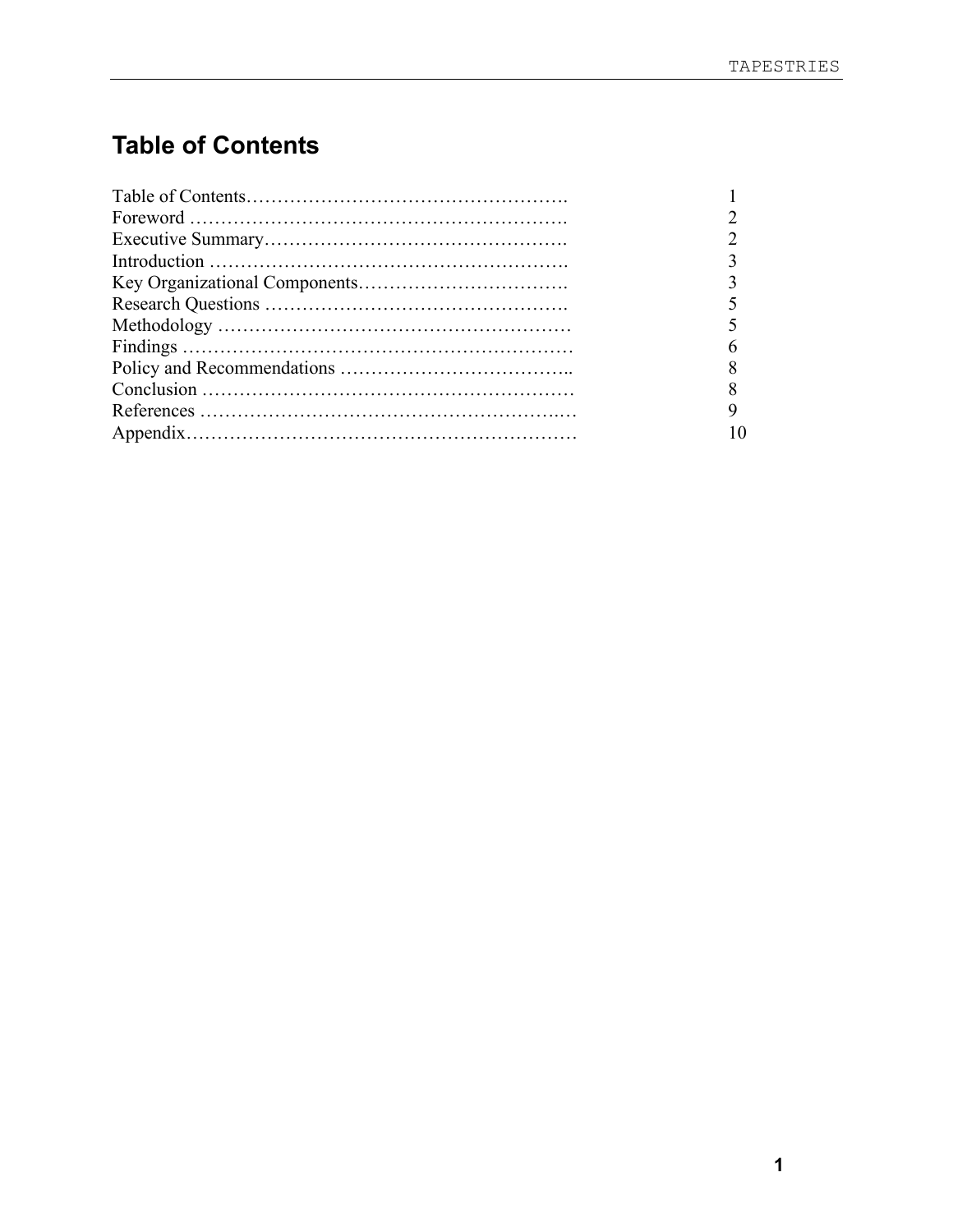# **Foreword**

The original research and program funding for TAPESTRIES was supported in part by funding from the National Science Foundation (NSF), project no. 9731306. Subsequent funding has been provided by the participating school districts—Toledo Public Schools and Springfield Public Schools. Funding for this analysis of the effectiveness of the program on students attainment was underwritten by the UT Urban Affairs Center. The views expressed here are not necessarily those of the NSF. Special thanks goes to Connie Black-Postl, Janet Struble, and Jodi Haney for their assistance on the research.

# **Executive Summary**

The **T**oledo **A**rea **P**artnership in **E**ducation: **S**upport **T**eachers as **R**esources to **I**mprove **E**lementary **S**cience **(TAPESTRIES)** is a collaborative partnership between the fourth largest urban school district in Ohio - Toledo Public Schools (TPS), a suburban district - Springfield Local Schools (SLS), and the Colleges of Education and Arts and Sciences at two universities - The University of Toledo (UT) and Bowling Green State University (BGSU). Funded by the National Science Foundation (NSF) it is designed to achieve a comprehensive, system-wide transformation of K-6 science education and to improve science teaching and learning through sustained professional development of all K-6 teachers.

This study on the impact of the TAPESTRIES program found that for comparable schools, the more involved specific school administrators and teachers were in the TAPESTRIES program, the greater the improvement in their students' performance on the Science portion of State proficiency tests. Specifically,

- $\triangleright$  Science proficiency scores improved after the implementation of the TAPESTRIES program in Toledo Public Schools.
- ¾ Sixth grade Proficiency Scores were improved at schools highly involved in TAPESTRIES as compared to those minimally involved in the program.
- $\triangleright$  Student achievement (4th and 6th grade) differed significantly between the schools with the highest and those with the lowest percentage of teachers' professional development (PD) hours.
- $\triangleright$  The cumulative effect of TAPESTRIES trained teachers is associated with increased student achievement.
- $\triangleright$  When comparing the percent pass rate of 4<sup>th</sup> and 6<sup>th</sup> grade students whose teachers participated in the TAPESTRIES program, **the TPS schools outranked all other**  large urban school districts in Ohio (Toledo is the 4<sup>th</sup> largest city) on the 2002 **science proficiency tests.**
- $\triangleright$  School reform is a slow process, and school/university partners must promise longterm commitments to sustain systemic change. To improve both science education and student proficiency scores, schools and teachers must follow the lead of the Toledo and Springfield teachers, administrators, and district boards, and actively support TAPESTRIES (and/or similar) programs to help maintain and further refine these effective educational innovations.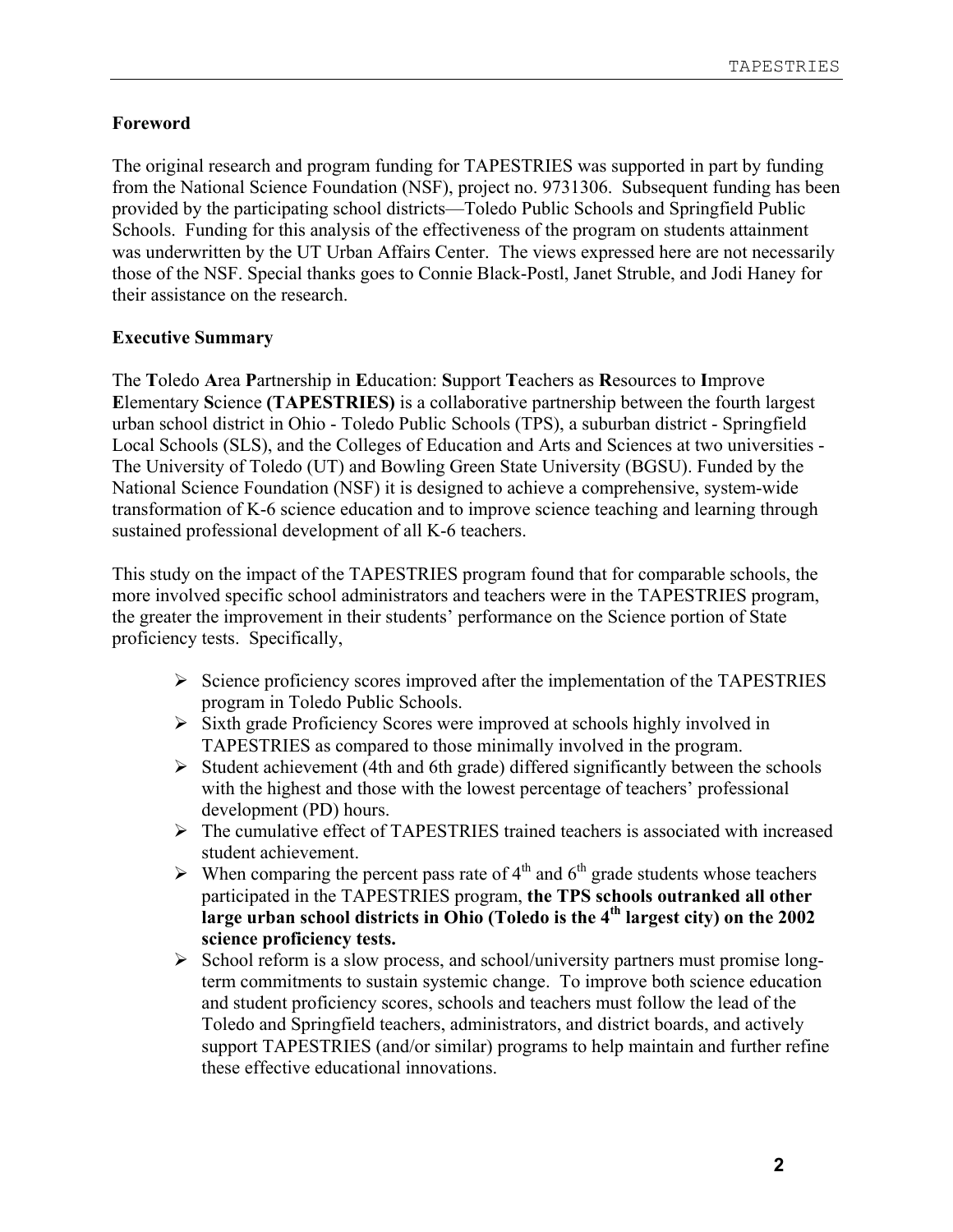## **Introduction**

Both the TPS and SLS school districts face severe challenges in raising student achievement in science, and TPS is ranked as an "at risk" school district by the state's 2002 standards. TPS has a student enrollment of 37,315, including 46.73% qualifying for free or reduced lunch. Nearly one third of its students are from single-parent homes and/or living below the poverty level. Of the system's nearly 40,000 students (K-12, 45.1% are Caucasians, 46.0% are African American, 6.7% are Hispanic, 1.3% multi-racial, and .01% other cultural groups. The TAPESTRIES project (which was initially funded for 5 years by the National Science Foundation and is now funded with local district monies) has five goals:

- 1. To develop, support, and utilize a cadre of Support Teachers along with other sufficient support structures in order to provide local leadership for the implementation of effective science programs within their districts (evaluated by yearly questionnaires  $\&$  interviews).
- 2. To provide effective and sustained professional development for all K-6 teachers of science in the participating school districts (evaluated by teacher and principal questionnaires and outside evaluator ratings of professional development sessions).
- 3. To implement quality inquiry-based science curriculum and instruction in classrooms that are consistent with local, state, and national recommendations so that all students may receive opportunities to become scientifically literate (measured by a comprehensive questionnaire provided by Horizons Research Institute, trained evaluator's observations of teachers' classrooms, and the science proficiency scores of  $4<sup>th</sup>$  and  $6<sup>th</sup>$  grade students).
- 4. To coordinate curriculum, classroom practice, and student assessment with the district adopted science courses of study and statewide assessments (evaluated by a comprehensive questionnaire provided by Horizons Research Institute).
- 5. To enhance the science content knowledge of elementary teachers in physical, earth/ space, and life science (monitored in summer courses).

## **Key Organizational Components**

The key organizational components of the TAPESTRIES program play a critical role in the implementation of systematic reform of science education, are:

*Support Teacher Development –* Sixteen Support Teachers, elementary teachers who are given full time release from teaching responsibilities, provide assistance to classroom teachers implementing science inquiry, help teachers with district assessments, and execute their district action plans for improving science literacy. Support Teachers receive more than 200 contact hours of leadership training in the form of a two-week Summer Institute, 2 three-semester-hour courses, a staff retreat, and a spring conference.

*Project Staff Retreat* – To establish a cohesive project staff with shared philosophies, expectations, and true collaborative decision-making, the entire project staff (science educators, scientists, elementary Support Teachers, and graduate assistants) attends a two-day retreat each spring. This retreat prepares the staff for the summer institute by informing them of latest research on science teaching and learning, by reflecting on comments made by teachers'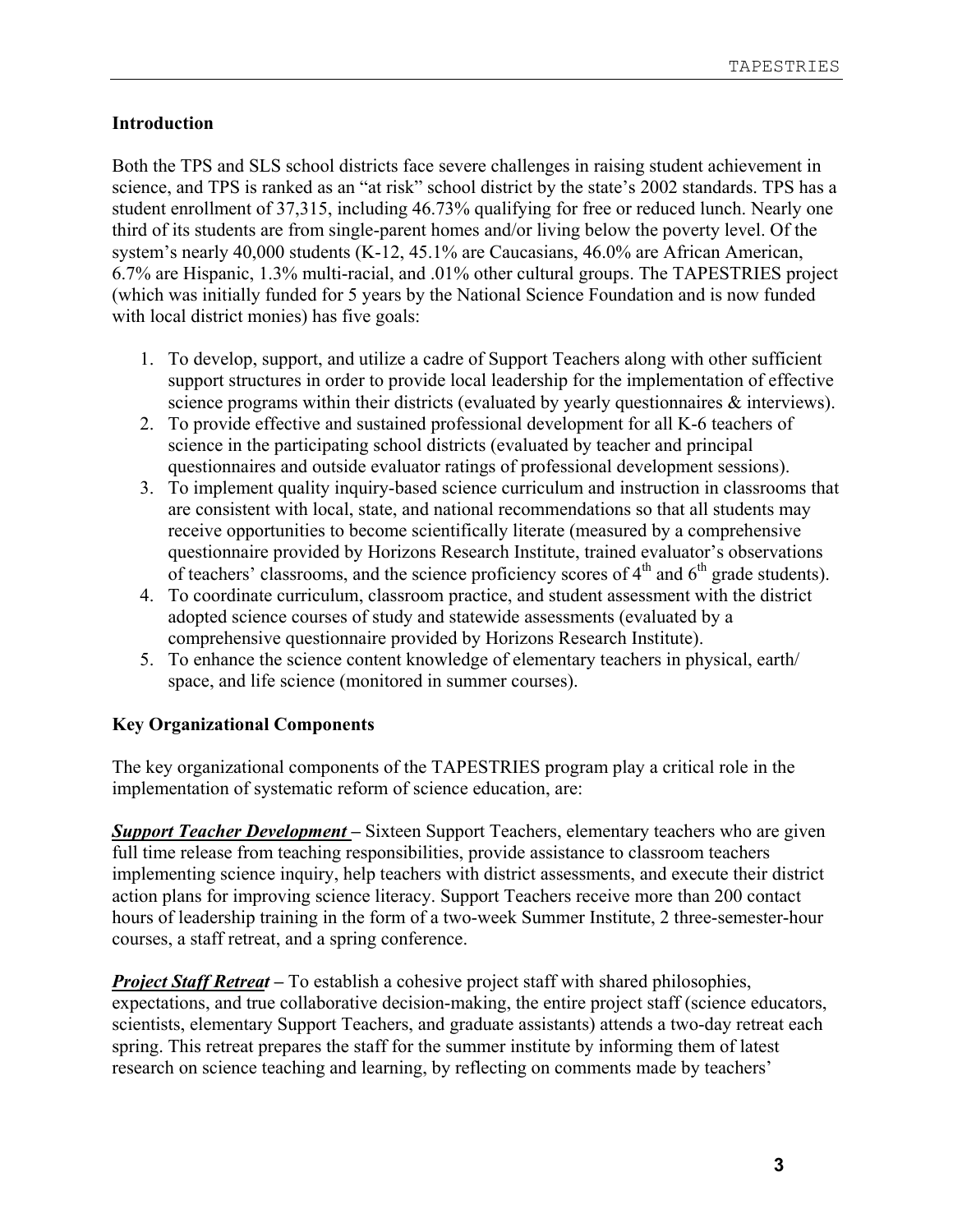evaluations from previous years, and by developing a plan of action in content and pedagogy for the upcoming Summer Institute and the following academic year.

*Summer Institutes –* Six, two-week-long Summer Institutes for classroom teachers have been conducted each year for the last five years at UT and BGSU. Teachers participate in sessions aligned with the *National Science Education Standards* that focus on inquiry-based instruction, science content knowledge, and science process culled from the districts' K-6 scope and sequence and adopted curriculum (FOSS, STC, and Scholastic kits). The Institutes run eight hours a day for two weeks (80 contact hours). The summer institutes are co-taught by science educators, Support Teachers from TPS and SLS, and scientists from UT and BGSU.

*Local Academic Year Activities –*Professional development is sustained during the academic year by focusing on the implementation of the curriculum and assessments. The Support Teachers visit an assigned cohort of teachers biweekly. They provide assistance with science curriculum preparation, give strategies for teaching science, supply science content background information (if necessary, with the help of the university scientists), assist with classroom and district science performance-based assessments, model science lessons, and offer peer coaching for the classroom teacher. Each teacher conducts a "research lesson" - a Japanese-style lesson study that involves the teacher writing a lesson in the inquiry style 5-E learning cycle model (Bybee & Landes, 1988). The teacher's assigned Support Teacher views the lesson, critiques its effectiveness utilizing the NSF-Horizon Research Institute "Classroom Observation Protocol," and provides written feedback to the teacher. Subsequently, the teacher writes a two-page reflective analysis of the lesson identifying specific strengths and weaknesses. The research lesson assignment gives each teacher an opportunity to analyze his or her teaching and receive constructive feedback from a peer in a nurturing environment. These academic year activities provide 24 additional hours of professional development. Nearly 1000 classroom teachers (approximately 72% of all of the district's elementary teachers) have received 104 hours of staff development in science content, pedagogy, and assessment as they implement their curriculum.

*Annual Science Symposium –* A symposium is held each year for TAPESTRIES teachers. The symposium provides professional development and support for implementing science inquiry. Topics focus on science teaching ideas, activities, and resources than can improve teaching and student learning. These sessions are facilitated by the entire project staff and invited speakers (i.e., community leaders, Center Of Science and Industry, Toledo Zoo, and MetroParks).

*Retreat for Principals –* All principals participate in a one-day retreat and follow-up sessions throughout the academic year. Model lessons are presented, and principals are made aware of science education reform research. Additionally, the TAPESTRIES leaders solicit their support for the project and their input on the challenges of implementing science reforms.

*Community Involvement* – Support Teachers schedule two local community meetings to involve city leaders, parents, and local principals in this science reform effort. These meetings take many forms - - i.e., family science days, PTO meetings, and proficiency test information sessions.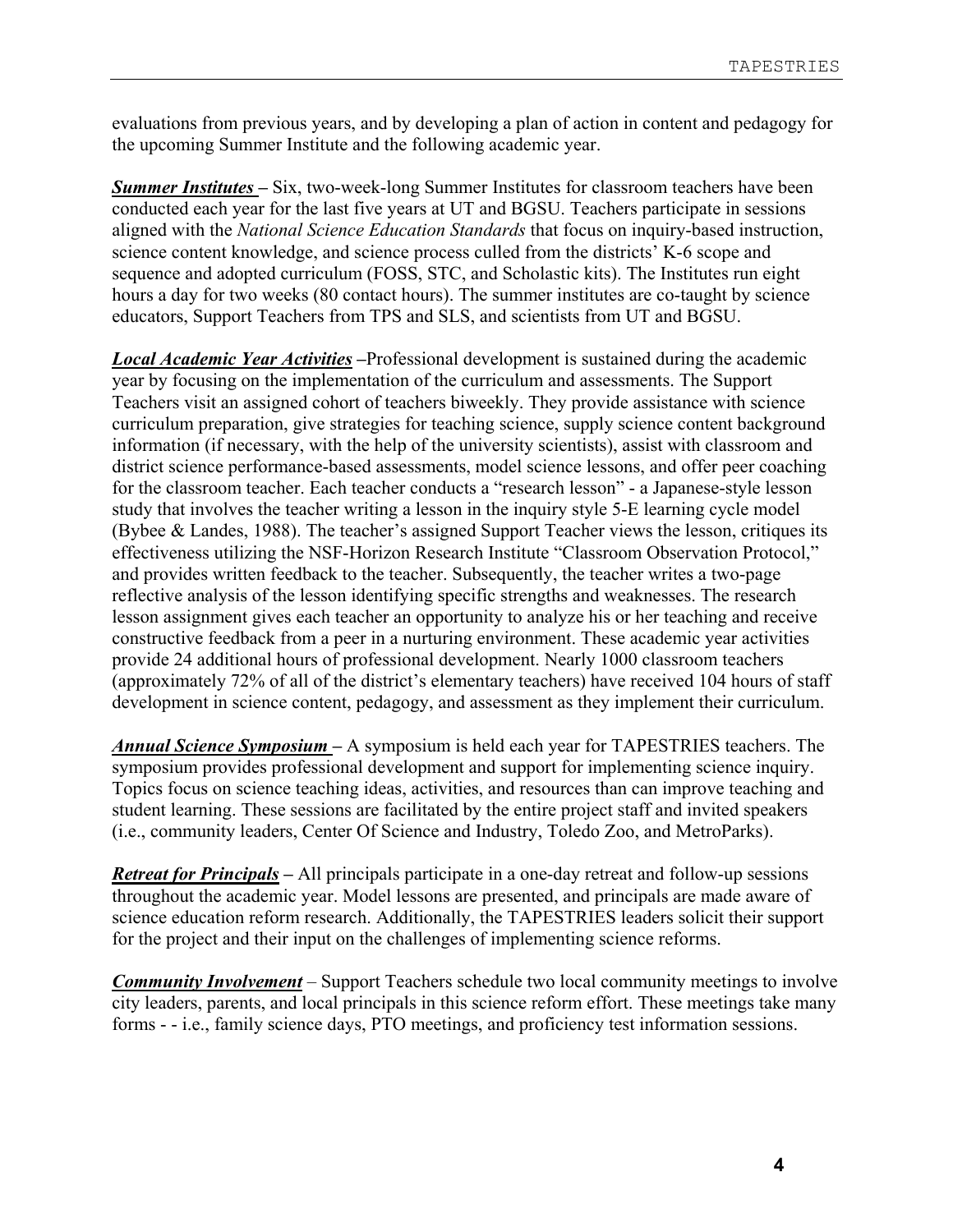*Newsletter* –TAPESTRIES has a presence throughout the district in the form of a newsletter published fall and spring. The newsletters contain information about the program, research articles, data about the program's effectiveness, teaching tips, and anecdotal field accounts.

*Web Site* - A web site (http://www.tapestries.ut-bgsu.utoledo.edu) serves as a networking and information platform. The "Ask a Scientist" feature, for example, gives classroom teachers the opportunity to ask questions of the university scientists. Under "Resources" a variety of tools are provided such as lesson plans, sample assessments, teacher tested tips for implementing the science kits, and links to useful web sites related to the kit topics.

## **Research Questions**

After five years of NSF funding, we applied for an Urban Affairs Center Research grant to study the primary question:

*Is there evidence that the TAPESTRIES program had a positive impact on K-6 pupil learning in the Toledo Public Schools?* 

Related research questions included:

- *1. Did science proficiency scores improve significantly after the implementation of the TAPESTRIES program in Toledo Public Schools?*
- *2. Do proficiency scores for sixth graders in high implementation schools differ significantly from those at the low implementation schools?*
- *3. Does student achievement (4th and 6th grade) differ significantly between the schools with the highest percentage of teachers' professional development (PD) hours and schools with the lowest percent of professional development (PD) hours?*
- *4. What is the cumulative effect of TAPESTRIES trained teachers on student achievement?*

## **Methodology**

We measured the impact of the TAPESTRIES program with 1) classroom observations and 2) by tracking and comparing  $4<sup>th</sup>$  and  $6<sup>th</sup>$  grade Ohio science proficiency score gains over 5 years. One of the most substantial measurement challenges we overcame (and one that few districts accomplish) was to collect data over multiple years that tracked students to the teachers they had over the course of their elementary experience. This oftentimes meant tracking transient students through one or more teachers in a given year and linking them through complex databases to their teachers and the records we kept regarding the teacher's accumulated TAPESTRIES professional development hours, classroom or school location, and classroom observation ratings.

*Classroom Observations -* The first step to making a positive impact on K-6 pupil learning is to improve the quality of classroom teaching. To measure the quality of teaching, we conducted yearly observations of classroom teacher's teaching using Horizons Classroom Observation (rating the lesson design, implementation, classroom culture, accuracy of science content, and overall effectiveness in helping students learn science). The ratings range from 1-8 with 8 being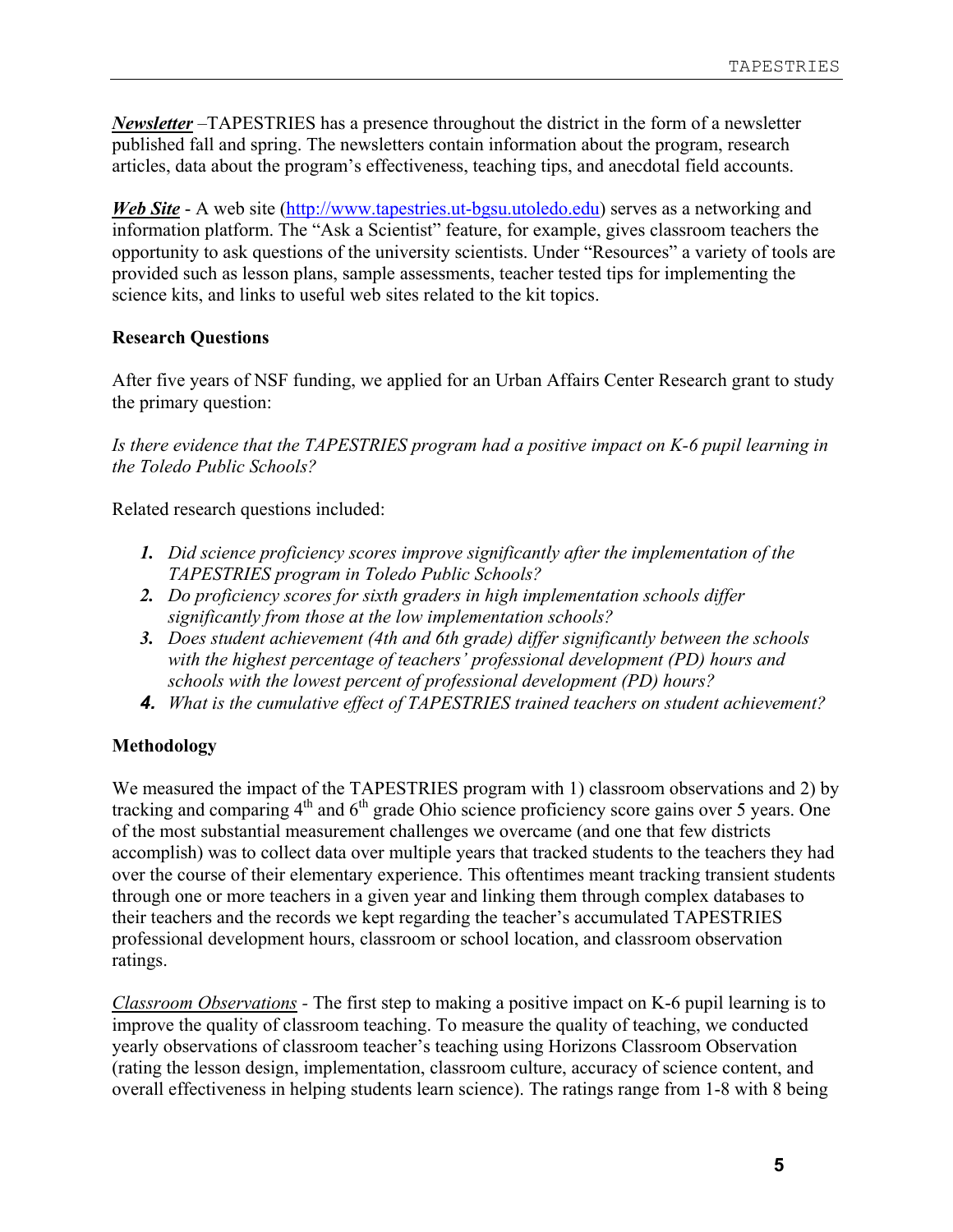the highest score. National Science Foundation conducted the observations, and Horizon Research, Inc. trained the observers. There were significant improvements in teaching scores for those teachers who attended the TAPESTRIES institutes. The average score for a teacher who went through TAPESTRIES was 5.17. For teachers who had not gone through TAPESTRIES, their teaching score was 3.75 on a scale of 1 to 8.

*Ohio Proficiency Tests -* A second means of evaluating the program's impact on K-6 pupil learning is to examine the effect on  $4<sup>th</sup>$  and  $6<sup>th</sup>$  grade Ohio's Proficiency Test scores. Based on the availability of both  $4<sup>th</sup>$  and  $6<sup>th</sup>$  grade proficiency scores in Toledo Public Schools from 1998-2002, an initial sample consisted of 21,773 students. However, after the transient students were removed from the data set, the sample was reduced to 8,060 students. For these 8,060 students, both  $4<sup>th</sup>$  and  $6<sup>th</sup>$  grade science proficiency scores were available, and the students could be tracked to their teachers in TPS. Therefore, this matched sample data set was used for all statistical analyses. The following findings were found:

#### **Findings**

#### 1. **Science proficiency scores improved after the implementation of the TAPESTRIES program in Toledo Public Schools.**

Independent t-tests were performed to examine difference in achievement before and during the TAPESTRIES implementation. For  $4<sup>th</sup>$  grade scores, 10 schools significantly increased their average test scores during the TAPESTRIES implementation. Twenty-eight schools experienced no significant changes in proficiency scores, but 15 of these schools had trends toward higher scores after the TAPESTRIES implementation. See Table 1 (Tables are Appended to this report).

Independent t-tests were performed to examine differences in achievement before and during TAPESTRIES. For  $6<sup>th</sup>$  grade scores, 20 schools (more than 50%) significantly increased their average test scores during the TAPESTRIES implementation. Eighteen schools experienced no significant changes in proficiency scores, but 10 of these 18 schools had trends toward higher scores after the TAPESTRIES implementation. See Table 2.

#### 2. **High implementation school's proficiency scores for sixth grade were higher than those at the low implementation schools**.

Ten elementary schools known to be similar in demographics but markedly different with respect to participation in TAPESTRIES were ranked and paired by lead TPS Support Teachers regarding level of implementation of inquiry-based science. Level of implementation was defined as level of participation in TAPESTRIES inquiry-based science program, support of science reform by the administrator in the school, and parent/community support of science. To examine differences in student achievement at high and low implementation schools in 1998 – 2001, a two-way ANOVA was performed for each pair of schools. The results revealed that significant differences existed between the five pairs of schools. Tests of between-subjects effects revealed that no significant differences existed between the pairs of schools, but in every case, the high implementation school's proficiency scores were higher than those at the low implementation school. See Table 3.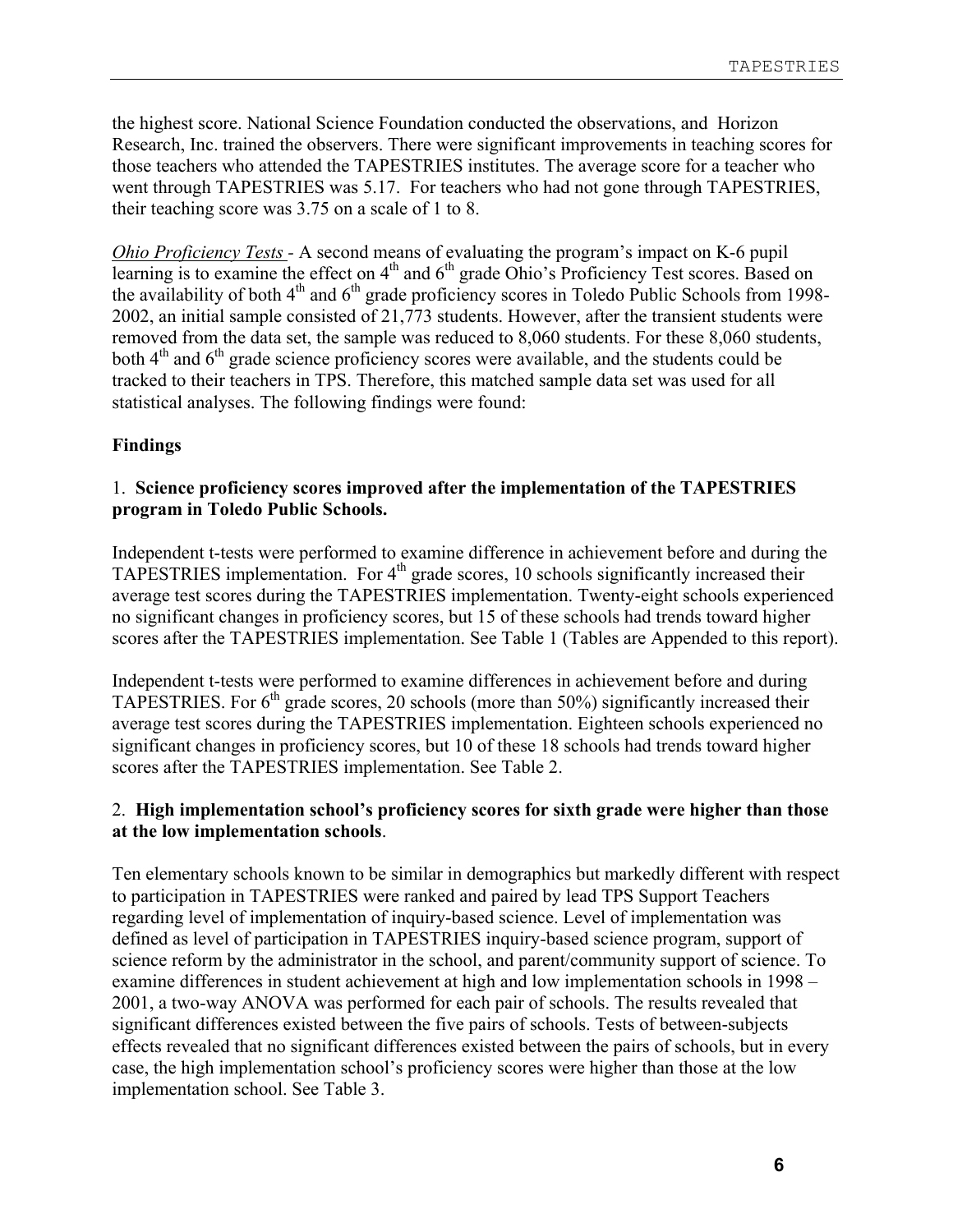### 3. **Student achievement (4th and 6th grade) differed significantly between the schools with the highest percentage of teachers' professional development (PD) hours and lowest percent of professional development (PD) hours.**

The 1998-1999 student proficiency scores were matched with the 1998-1999 PD hours. The 1999-2000 student proficiency scores were matched with the total of PD hours of the teachers these students had in 1998-1999 and 1999-2000. The 2000-2001 student proficiency scores were matched with the total of PD hours of the teachers these students had in 1998-1999, 1999-2000, and 2000-2001. Finally, the 2001-2002 student proficiency scores were matched with the total of PD hours of the teachers these students had in 1998-1999, 1999-2000, 2000-2001, and 2001- 2002. Computing total PD hours across years allowed for accounting for the effect of the accumulated long-term PD. A total of 10,507 fourth grade data and 9,699 sixth grade data were analyzed. Correlating student performance on the proficiency test in science and PD hours of the teachers these students had the year they took the test yielded a significant positive relationship at both  $4<sup>th</sup>$  grade and  $6<sup>th</sup>$  grade levels (see Tables 4 and 5).

#### 4. **The cumulative effect of TAPESTRIES trained teachers is associated with increased student achievement.**

Student achievement scores in science were considered in terms of the TAPESTRIES training of the teachers the students had when they took the  $4<sup>th</sup>$  or  $6<sup>th</sup>$  grade test. A new variable was created with  $0 =$  prior years,  $1 =$  TAPESTRIES year but no TAPESTRIES trained teacher in either  $4<sup>th</sup>$  or  $6<sup>th</sup>$  grade and 2 = TAPESTRIES year and having a TAPESTRIES trained teacher.

For 4<sup>th</sup> grade, a one-way ANOVA revealed an overall significant difference among the categories of the independent variable. The post-hoc test revealed that a highly significant difference exists in the achievement during TAPESTRIES years when students had one or more TAPESTRIES trained teacher compared to student achievement during the years before TAPESTRIES – the average test score is significantly higher when students had one or more TAPESTRIES years compared to the average achievement before TAPESTRIES. A highly significant difference was also observed in student achievement during TAPESTRIES between students who had one or more TAPESTRIES trained teacher and students who had no TAPESTRIES trained teacher – the average test score is significantly higher for students who had one or more TAPESTRIES trained teachers.

For  $6<sup>th</sup>$  grade, a one-way ANOVA also revealed an overall significant difference among the categories of the independent variable. The post hoc analyses showed that students all three groups (before TAPESTRIES, during TAPESTRIES but having no TAPESTRIES trained teacher, and during TAPESTRIES and having one or more TAPESTRIES trained teacher) differed in their science achievement. The average test score is significantly higher for those students who had one or more TAPESTRIES trained teacher compared to the two other groups.

Stated differently, when comparing the percent pass rate of 4<sup>th</sup> and 6<sup>th</sup> grade students whose **teachers participated in the TAPESTRIES program, the TPS schools outranked all other**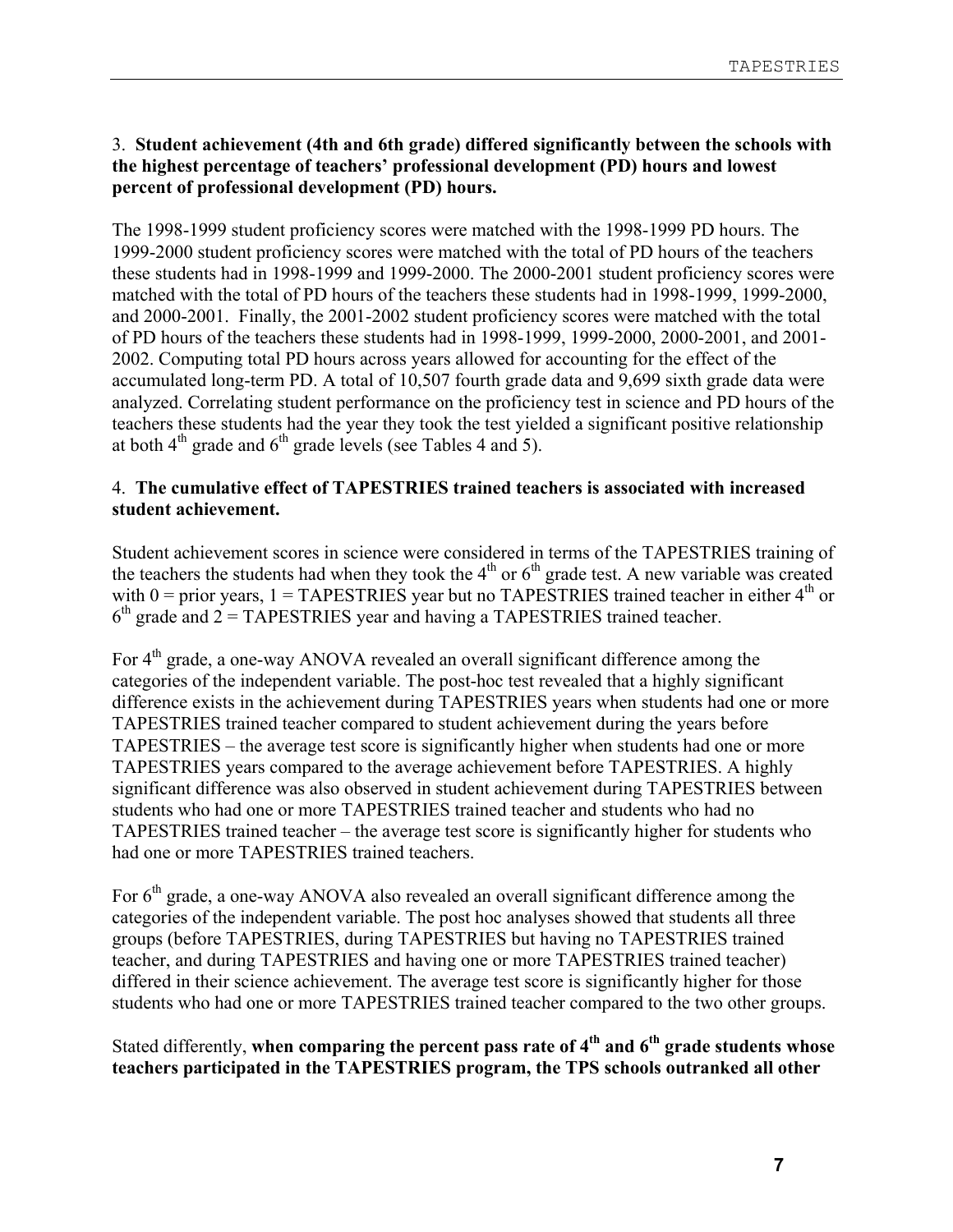large urban school districts in Ohio (Toledo is the 4<sup>th</sup> largest city) on the 2002 science **proficiency tests**. See Chart 1 below:

| <b>Chart 1.</b> Percent Pass Rate for Five Largest Urban School Districts in Ohio |                     |  |  |  |  |
|-----------------------------------------------------------------------------------|---------------------|--|--|--|--|
| <b>School District</b>                                                            | <b>Percent Pass</b> |  |  |  |  |
| Grade 4                                                                           |                     |  |  |  |  |
| Toledo Public                                                                     | 38%                 |  |  |  |  |
| (students of TAPESTRIES trained teachers)                                         |                     |  |  |  |  |
| Cleveland City                                                                    | 26%                 |  |  |  |  |
| Columbus City                                                                     | 35%                 |  |  |  |  |
| Cincinnati City                                                                   | 36%                 |  |  |  |  |
| Dayton City                                                                       | 21%                 |  |  |  |  |
| Grade 6                                                                           |                     |  |  |  |  |
| Toledo Public                                                                     | 34.5%               |  |  |  |  |
| (students of TAPESTRIES trained teachers)                                         |                     |  |  |  |  |
| Cleveland City                                                                    | 25%                 |  |  |  |  |
| Columbus City                                                                     | 29%                 |  |  |  |  |
| Cincinnati City                                                                   | 32%                 |  |  |  |  |
| Dayton City                                                                       | 19%                 |  |  |  |  |

## **Policy Implications and Recommendations**

Based on these findings, the following policy and recommendations are offered:

- 1. Partnerships among school districts and university require cross-disciplinary approaches that foster growth in teachers' content knowledge and pedagogical skills.
- 2. School reform is a slow process, and school/university partners must promise long-term commitments to sustain systemic change.
- 3. Successful school reform must be systemic…including administrators, teachers, union leaders, parents, higher education partners, and community members.
- 4. The National Science Foundation and other Federal agencies need to provide funding to research the impact of programming on student achievement.
- 5. Teacher Leadership is a necessary component of school reform.
- 6. Reform efforts must coordinate curriculum, classroom practice, and student assessment with the district adopted science courses of study and statewide assessments.
- 7. Districts seeking to improve both science education and student proficiency scores need to become actively involved in TAPESTRIES (and/or similar) programs, and districts must follow the examples of Toledo and Springfield and provide funding to help maintain and further refine these effective educational innovations.

## **Conclusion**

In summary, this partnership is not a test carried out by a small number of university faculty in a few chosen classrooms. It is a local systemic change program with considerable numbers of individuals and it has had a significant impact. Over 5 years, the program involved nearly 1000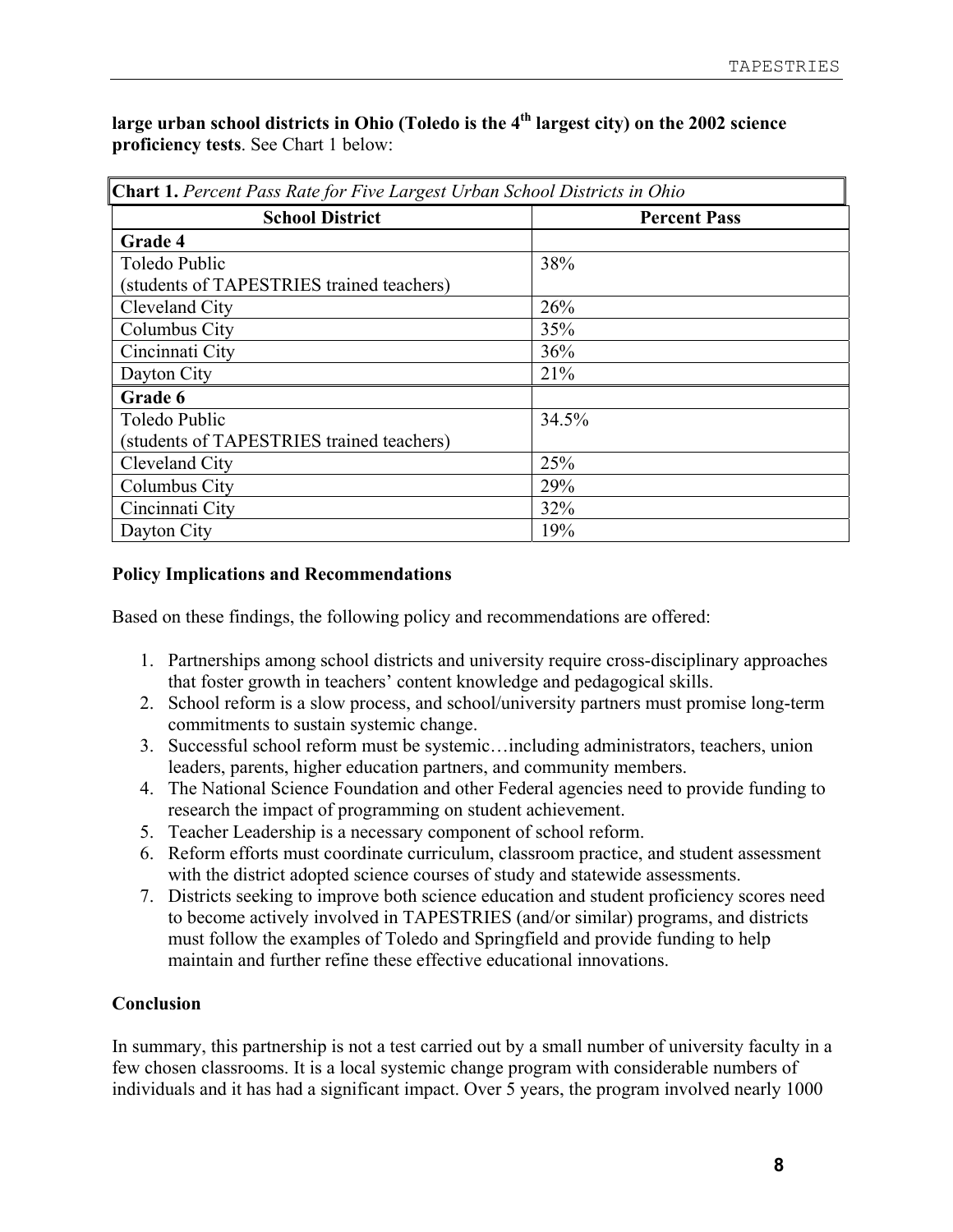teachers (72% of the total elementary teachers), over 20,000 elementary students, hundreds of parents and community members, 100 principals and assistant principals, and over 60 university faculties in the colleges of education and arts and sciences at two universities. The TAPESTRIES program made significant gains in achieving its goals of improving teaching and learning and has helped the districts continue to move in a striking manner beyond the initial grant-funded phase. Superintendents of both school districts and the school board of TPS elected this past year to finance the continuation of the program from their own budgets when the NSF funding ended. This decision is not one to be taken lightly considering the budgetary constraints in Ohio at this time.

#### **References**

- American Association for the Advancement of Science. (1997). *Project 2061 Workshop Plan*. Washington, DC: Author.
- Bybee, R. W., & Landes, N. M. (1988). What research says about the new science curriculum (BSCS). Science and Children, 25, 35-39.

Horizon Research Institute (www.horizon-research.com/LSC)

National Science Teachers Association. (1997). *Pathways to the Science Standards: Elementary School Edition*. Arlington, VA: Author.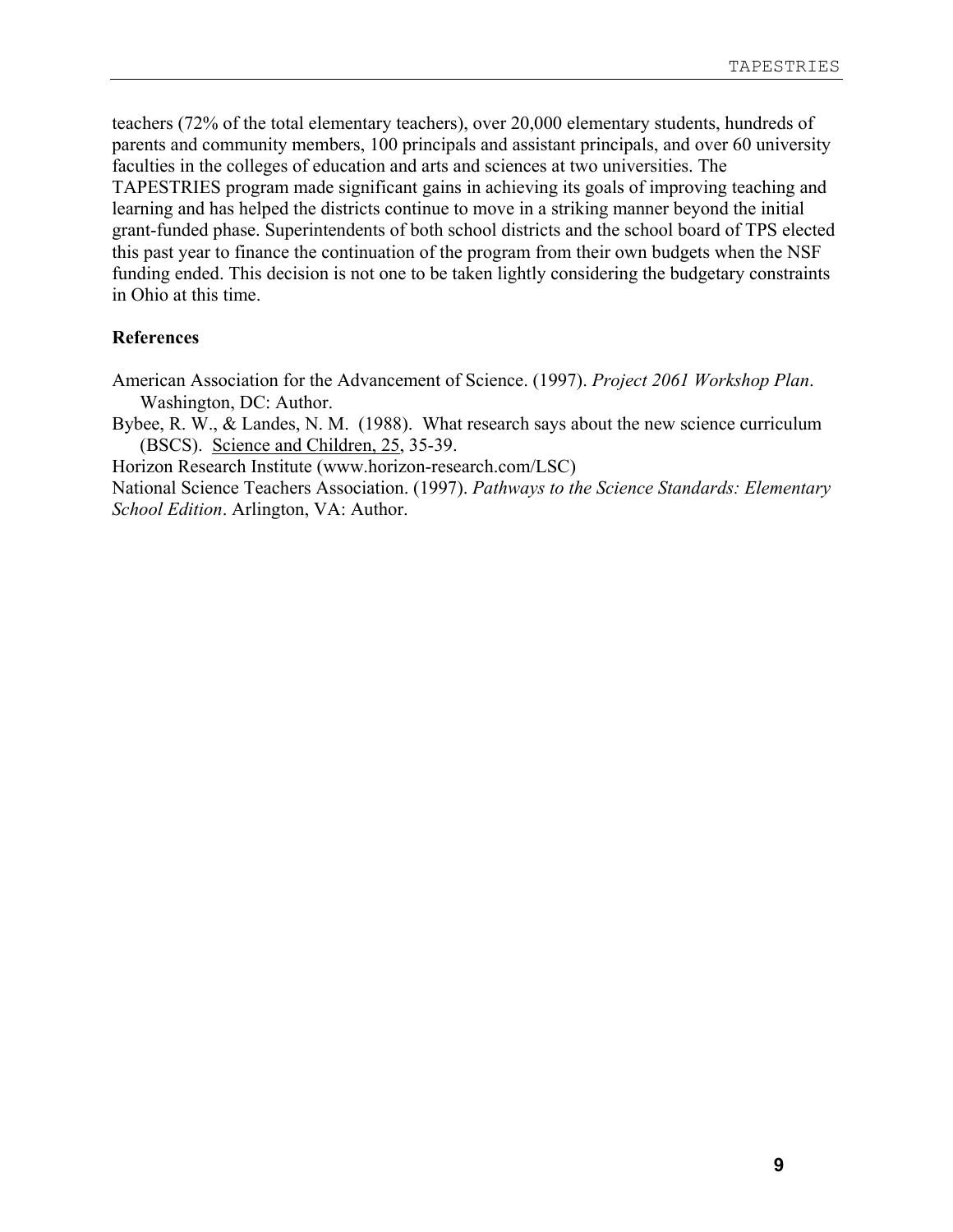# **Appendix**

|            |                   |                          | Before TAPESTRIES, |               | During TAPESTRIES, |     |             |
|------------|-------------------|--------------------------|--------------------|---------------|--------------------|-----|-------------|
|            |                   | 1996-1998                |                    | $1998 - 2002$ |                    |     |             |
| Code       | School            | $\underline{\mathbf{M}}$ | SD                 | $\mathbf M$   | SD                 | df  | $\mathbf t$ |
| 100        | Arlington         | 208.09                   | 29.93              | 211.16        | 29.46              | 395 | $-1.031$    |
| 111        | Elmhurst          | 215.89                   | 31.84              | 220.22        | 27.72              | 313 | $-1.285$    |
| 110        | Edgewater         | 212.93                   | 31.78              | 208.29        | 30.89              | 226 | 1.099       |
| 130        | Larchmont         | 198.42                   | 33.41              | 201.19        | 30.04              | 309 | $-0.755$    |
| 150        | Riverside         | 189.09                   | 28.65              | 190.16        | 31.17              | 558 | $-0.416$    |
| 156        | Spring            | 166.67                   | 30.41              | 171.27        | 30.61              | 602 | $-1.825$    |
| 112        | Fall Meyer        | 218.76                   | 28.26              | 218.86        | 27.74              | 258 | $-0.027$    |
| 104        | <b>Burroughs</b>  | 202.23                   | 33.10              | 218.65        | 29.93              | 443 | $-5.463***$ |
| 159        | Walbridge         | 199.98                   | 28.90              | 202.36        | 28.73              | 452 | $-0.862$    |
| 162        | Westfield         | 178.20                   | 28.23              | 180.07        | 29.12              | 353 | $-0.591$    |
| 160        | Warren            | 161.01                   | 26.82              | 172.27        | 28.46              | 199 | $-2.752**$  |
| 131        | Lincoln           | 189.52                   | 27.02              | 176.06        | 31.58              | 298 | $3.563***$  |
| 134        | McKinley          | 195.19                   | 29.18              | 193.07        | 29.21              | 575 | 0.843       |
| 132        | Longfellow        | 205.27                   | 30.60              | 212.32        | 32.83              | 828 | $-3.158**$  |
| 149        | Reynolds          | 190.10                   | 30.69              | 189.73        | 28.62              | 457 | 0.132       |
| 163        | Whittier          | 203.14                   | 32.94              | 192.44        | 31.86              | 830 | 4.692***    |
| 102        | Beverly           | 234.15                   | 30.68              | 227.18        | 34.90              | 226 | 1.593       |
| 103        | Birmingham        | 186.71                   | 27.68              | 199.97        | 35.93              | 296 | $-3.376***$ |
| 105        | Chase             | 180.18                   | 29.58              | 176.23        | 28.24              | 253 | 1.088       |
| 106        | Cherry            | 181.42                   | 28.04              | 177.32        | 29.90              | 427 | 1.414       |
| 107        | Crossgates        | 211.36                   | 32.29              | 210.86        | 39.25              | 317 | 0.121       |
| <b>109</b> | <b>ES Central</b> | 183.81                   | 28.36              | 190.28        | 29.39              | 452 | $-2.360*$   |
| 114        | Franklin          | 198.56                   | 30.92              | 197.72        | 25.24              | 296 | 0.257       |
| 115        | Fulton            | 171.97                   | 29.06              | 173.32        | 30.60              | 405 | $-0.444$    |
| 116        | Garfield          | 190.89                   | 32.42              | 189.64        | 31.54              | 348 | 0.358       |
| 119        | Glenwood          | 168.91                   | 27.83              | 172.90        | 27.42              | 476 | $-1.525$    |
| 121        | Hale              | 168.74                   | 27.98              | 181.08        | 91.87              | 639 | $-2.085*$   |
| 123        | Harvard           | 221.87                   | 31.11              | 227.36        | 33.93              | 247 | $-1.290$    |
| 124        | <b>Hawkins</b>    | 215.84                   | 30.45              | 207.27        | 32.67              | 451 | $2.773*$    |
| 127        | <b>Keyser</b>     | 181.91                   | 29.94              | 206.49        | 33.31              | 455 | $-8.070***$ |
| 129        | Lagrange          | 181.93                   | 33.17              | 174.07        | 29.64              | 315 | $2.220*$    |
| 135        | Mt Vernon         | 184.99                   | 28.16              | 189.65        | 29.48              | 335 | $-1.466$    |
| 136        | Marshall          | 191.70                   | 30.99              | 185.88        | 30.39              | 386 | 1.833       |
| 138        | Navarre           | 185.69                   | 33.22              | 189.43        | 30.31              | 375 | $-1.138$    |
| 139        | Newbury           | 187.94                   | 27.82              | 199.71        | 38.36              | 351 | $-3.139**$  |
| 140        | Oakdale           | 190.34                   | 29.66              | 193.07        | 36.69              | 460 | $-0.832$    |
| 141        | Old Orchard       | 199.79                   | 38.54              | 204.53        | 32.64              | 409 | $-1.351$    |
| 142        | Ottawa River      | 210.89                   | 28.93              | 106.97        | 33.43              | 188 | 0.845       |
| 145        | Pickett           |                          | 26.51              |               |                    | 528 | 1.864       |
|            |                   | 166.56<br>195.32         | 33.98              | 162.06        | 27.44<br>31.09     | 517 | $2.513*$    |
| 148        | Raymer            |                          |                    | 188.07        |                    |     |             |
| 152        | King              | 169.75                   | 26.43              | 167.68        | 28.21              | 469 | 0.792       |
| 154        | <b>Sherman</b>    | 166.47                   | 28.81              | 171.66        | 28.75              | 569 | $-2.059*$   |
| 157        | <b>Stewart</b>    | 165.96                   | 28.13              | 173.79        | 26.61              | 373 | $-2.740**$  |

**Table 1.** *4th Grade Proficiency Scores Before and After Implementation of TAPESTRIES Program (1996-2002)*

 $*p < .05$ .  $*p < .01$ .  $**p < .001$ .

Green background indicates schools with improved scores. Yellow background indicates schools with declining scores.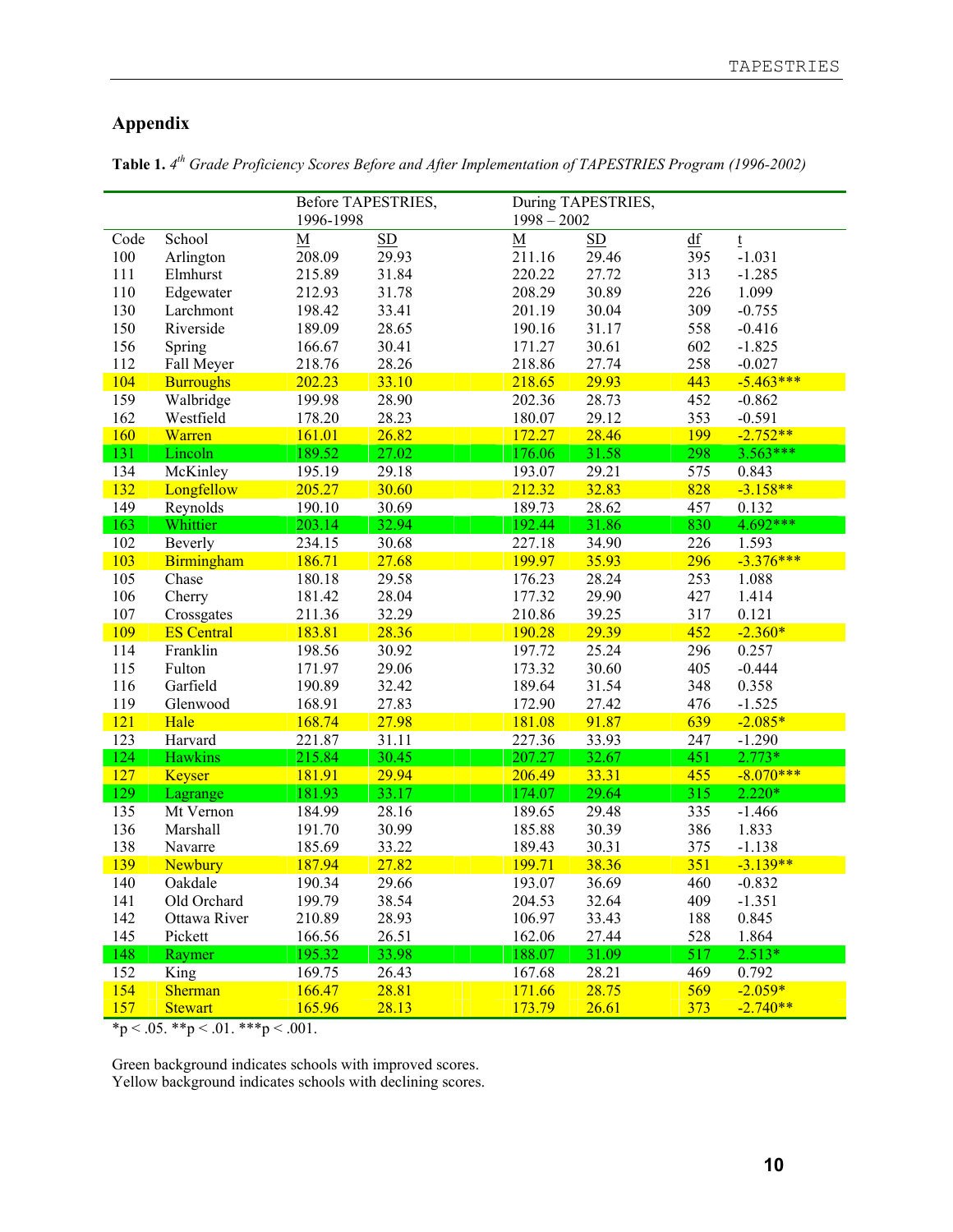|      |                                   | 1996-1998 | Before TAPESTRIES, | $1999 - 2002$ | During TAPESTRIES, |     |             |
|------|-----------------------------------|-----------|--------------------|---------------|--------------------|-----|-------------|
| Code | School                            | M         | SD                 | M             | SD                 | df  | t           |
| 100  | Arlington                         | 193.05    | 21.79              | 197.59        | 21.11              | 479 | $-2.301*$   |
| 111  | Elmhurst                          | 211.60    | 20.00              | 205.59        | 22.28              | 308 | $2.427*$    |
| 110  | Edgewater                         | 187.88    | 18.80              | 202.38        | 19.66              | 168 | $-4.852***$ |
| 130  | Larchmont                         | 193.86    | 25.37              | 193.28        | 18.96              | 252 | 0.203       |
| 150  | Riverside                         | 174.41    | 20.34              | 179.10        | 21.37              | 486 | $-2.413*$   |
| 156  | <b>Spring</b>                     | 172.97    | 21.82              | 177.41        | 23.29              | 608 | $-2.380*$   |
| 112  | <b>Fall Meyer</b>                 | 189.31    | 20.40              | 197.94        | 19.24              | 231 | $-3.312**$  |
| 104  | <b>Burroughs</b>                  | 189.50    | 22.36              | 193.27        | 18.96              | 419 | $-1.872$    |
| 159  | Walbridge                         | 186.43    | 21.88              | 191.55        | 20.32              | 404 | $-2.394*$   |
| 162  | Westfield                         | 185.33    | 20.61              | 180.99        | 19.87              | 302 | 1.849       |
| 160  | Warren                            | 167.06    | 16.08              | 178.33        | 20.87              | 157 | $-3.706***$ |
| 131  | Lincoln                           | 177.64    | 21.05              | 175.58        | 21.89              | 216 | 0.588       |
| 134  | McKinley                          | 180.41    | 24.97              | 184.28        | 21.39              | 559 | $-1.932$    |
| 132  | Longfellow                        | 196.40    | 20.85              | 204.10        | 21.53              | 757 | $-4.927***$ |
| 149  | Reynolds                          | 186.01    | 19.92              | 187.72        | 19.87              | 380 | $-0.829$    |
| 163  | Whittier                          | 187.40    | 22.45              | 188.95        | 20.27              | 809 | $-1.028$    |
| 102  | <b>Beverly</b>                    | 211.63    | 23.39              | 205.11        | 24.59              | 273 | $2.167*$    |
| 103  | Birmingham                        | 180.57    | 23.94              | 180.30        | 20.35              | 267 | 0.098       |
| 105  | Chase                             | 176.65    | 20.90              | 179.02        | 19.75              | 218 | $-0.861$    |
| 106  | Cherry                            | 174.36    | 18.66              | 179.13        | 22.02              | 299 | $-2.028*$   |
| 107  | Crossgates                        | 199.76    | 23.40              | 196.34        | 24.35              | 266 | 1.141       |
| 109  | <b>ES</b> Central                 | 182.25    | 21.26              | 185.60        | 22.16              | 402 | $-1.521$    |
| 114  | Franklin                          | 187.73    | 19.87              | 191.28        | 22.05              | 292 | $-1.431$    |
| 115  | Fulton                            | 168.09    | 19.92              | 178.71        | 20.79              | 331 | $-5.017***$ |
| 116  | Garfield                          | 179.81    | 21.49              | 184.63        | 19.72              | 336 | $-2.148*$   |
| 119  | Glenwood                          | 172.46    | 20.53              | 176.67        | 21.87              | 436 | $-2.020*$   |
| 121  | Hale                              | 169.94    | 21.35              | 174.00        | 19.49              | 582 | $-2.394*$   |
| 123  | Harvard                           | 196.85    | 25.48              | 203.47        | 21.77              | 246 | $-2.186*$   |
| 124  | Hawkins                           | 194.16    | 23.55              | 194.43        | 20.73              | 484 | $-0.135$    |
| 127  | <b>Keyser</b>                     | 176.69    | 21.61              | 187.77        | 19.02              | 391 | $-5.350***$ |
| 129  | Lagrange                          | 180.05    | 22.15              | 192.06        | 24.46              | 241 | $-3.854***$ |
| 135  | Mt Vernon                         | 185.61    | 18.71              | 181.76        | 21.31              | 388 | 1.834       |
| 136  | Marshall                          | 176.61    | 21.70              | 181.68        | 23.16              | 337 | $-2.056*$   |
| 138  | Navarre                           | 185.17    | 19.31              | 180.59        | 23.59              | 362 | $2.000*$    |
| 139  | Newbury                           | 178.22    | 21.70              | 182.98        | 22.16              | 297 | $-1.832$    |
| 140  | Oakdale                           | 188 10    | 22.60              | 198.25        | 22.95              | 399 | $-4.387***$ |
| 141  | Old Orchard                       | 193.10    | 25.92              | 192.47        | 24.35              | 415 | 0.257       |
| 142  | <b>Ottawa River</b>               | 204.40    | 20.73              | 192.88        | 25.98              | 152 | 2.894*      |
| 145  | Pickett                           | 162.20    | 19.36              | 173.45        | 17.62              | 477 | $-6.599***$ |
| 148  | Raymer                            | 189.03    | 23.38              | 184.67        | 24.32              | 481 | 1.955       |
| 152  | <b>King</b>                       | 167.97    | 20.59              | 177.37        | 17.79              | 387 | $-4.785***$ |
| 154  | Sherman                           | 169.72    | 23.29              | 172.90        | 20.20              | 501 | $-1.602$    |
| 157  | <b>Stewart</b>                    | 165.63    | 18.90              | 175.63        | 17.48              | 312 | $-4.825***$ |
|      | *p < .05. **p < .01. ***p < .001. |           |                    |               |                    |     |             |

**Table 2.** 6*th Grade Proficiency Scores Before and After Implementation of TAPESTRIES Program (1996-2002)*

Green background indicates schools with improved scores. Yellow background indicates schools with declining scores.